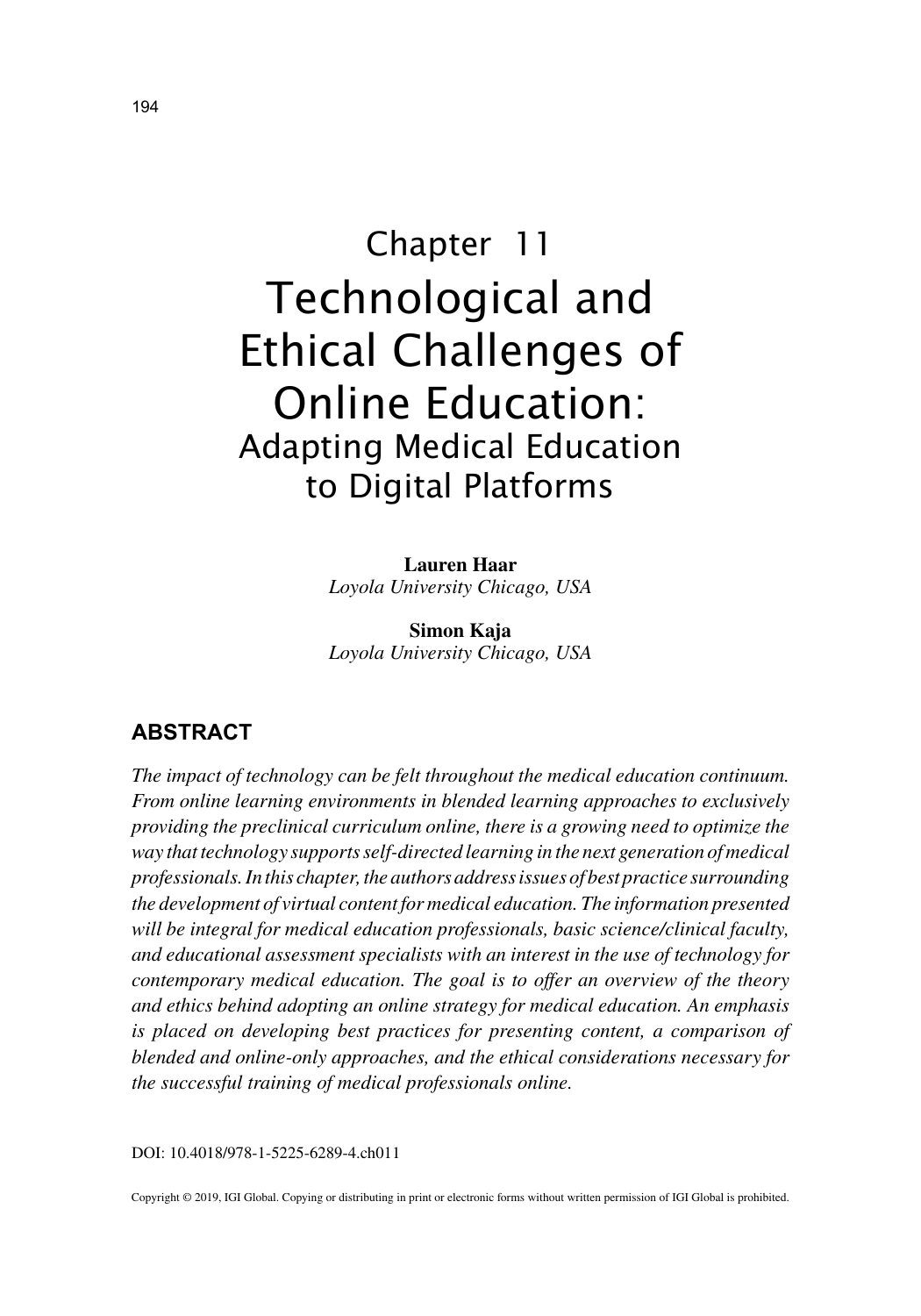#### **INTRODUCTION**

In recent years, we have seen an explosion of technological advances that have transformed the way we teach, study and learn. The worldwide web now provides virtually instant and universal access to specialized information that used to be available only in university and public libraries. Modern communication tools furthermore provide global access to expert content and led to the implementation of distance and online learning in specialties that used to entirely rely on classroom teaching, such as medical and biomedical education. At the same time, the student body engaging in higher education has diversified, partly due to efforts in decreasing socioeconomic barriers to higher education and partly due to the opportunities of online learning.

Contemporary medical education has endorsed the use of online learning environments (OLE; also referred to as virtual learning environments, VLE) that provide an ever-expanding volume of curated educational content. Together with a trend toward instructional strategies that foster active learning to both tackle the exponential increase in medical knowledge and adapt to learners that have been described as "digital natives", educators face unprecedented challenges. These include implementation of curricula that combine traditional pedagogic approaches and learning microenvironments with OLEs, online content, and flipped classroom approaches.

In this chapter, we will address the opportunities and challenges associated with online education and learning, discuss the obstacles of transitioning from a traditional didactic model to online education, and offer an analysis of the ethical implications of digital learning and education.

#### **DEFINING BEST PRACTICES IN MEDICAL EDUCATION**

The increase in OLEs and online education has emphasized a need for devising novel metrics for learning outcomes and assessing whether the inclusion of OLEs and online classes, in fact, increases student achievements. Existing efforts have often been strongly biased by individuals' preconceptions on the effectiveness of OLEs. For example, in a study surveying the opinions of almost 3,000 chief academic officers of colleges, there was a strong positive association between the belief that students learn more in online classes and the extent of which the college was committed to online learning (Allen & Seaman, 2013).

Some of the earliest research on the topic of distance learning pointed out the challenges of accurately assessing educational outcomes. While most studies utilize